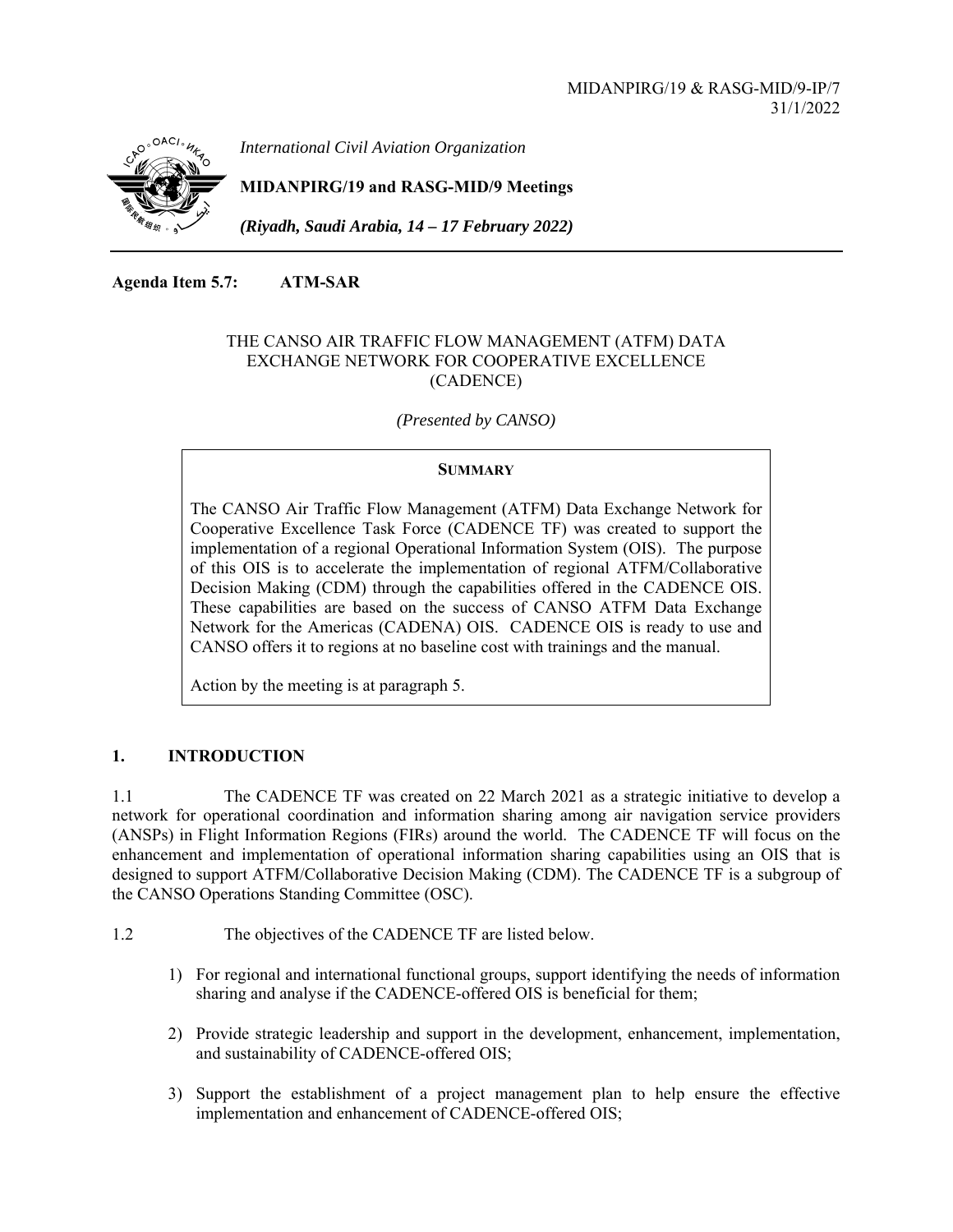- 4) Study and review the effectiveness of CADENCE-offered OIS and identify further enhancements if necessary;
- 5) Support the establishment of agreements between regional or functional group participants that allow for information exchange between stakeholders and enable common situational awareness;
- 6) Based on the project management plan, support the establishment of an action plan that includes operations, information exchange, metrics, and training;
- 7) Support the rollout of a global OIS website;
- 8) If the function supported by CADENCE OIS is related to the work being done by another CANSO WG or TF, then the CADENCE TF will coordinate and collaborate with that group for the benefit of all; and
- 9) Maintain close coordination among the stakeholders and the OSC to optimize the use of available resources and experience.

1.3 There is no single ATFM/CDM solution that is applicable globally. Every region has its own unique considerations. To support regional ATFM/CDM implementation needs, the CADENCE TF will work with the respective regional ICAO offices, ANSPs, and other ATFM stakeholders to assist with shaping a solution that leverages the benefits offered by CADENCE to address regional demands.

1.4 The unique contribution to regional ATFM/CDM by CADENCE would be the implementation of a basic, regional OIS, at no cost to ANSPs or stakeholders. Thus, the regional OIS is a web-based, independent, and transparent system that does not rely on physical infrastructure or host resources.

#### **2. BACKGROUND**

2.1 CANSO and CGH Technologies, Inc. signed an agreement on 22 March 2021. The 20 year agreement secures the provision of a purpose-built collaborative software platform (a.k.a. OIS) based on the successful Latin American and Caribbean CADENA regional initiative.

2.2 The CADENCE OIS platform is, therefore, now available in all regions and will be supported by CGH Technologies, Inc. The platform will enable ANSPs, airlines and potentially other airspace users to share information, facilitate situational awareness, and engage all stakeholders in the development of collaborative approaches to address the issues.

2.3 The baseline OIS offered to regions consists of the functionality included in the CADENA OIS version 3.2. The CADENCE OIS is a free and effective way for ANSPs to comply with the guidance material contained in ICAO Doc. 9971, Manual on Collaborative Air Traffic Flow Management. The platform can also be used to complement reoccurring ATFM/CDM teleconferences by allowing for the continued (inter-teleconference) exchange of operationally significant data on a single platform that is easily monitored by a minimal staff.

2.4 In the Latin American and Caribbean region, the CADENA Regional Implementation Group (RIG) has accomplished many of its objectives by effectively utilizing the functionality of its OIS to help the region work together to reduce air traffic delays, lessen environmental impact and improve collaborative planning on everything from runway construction to the management of air traffic following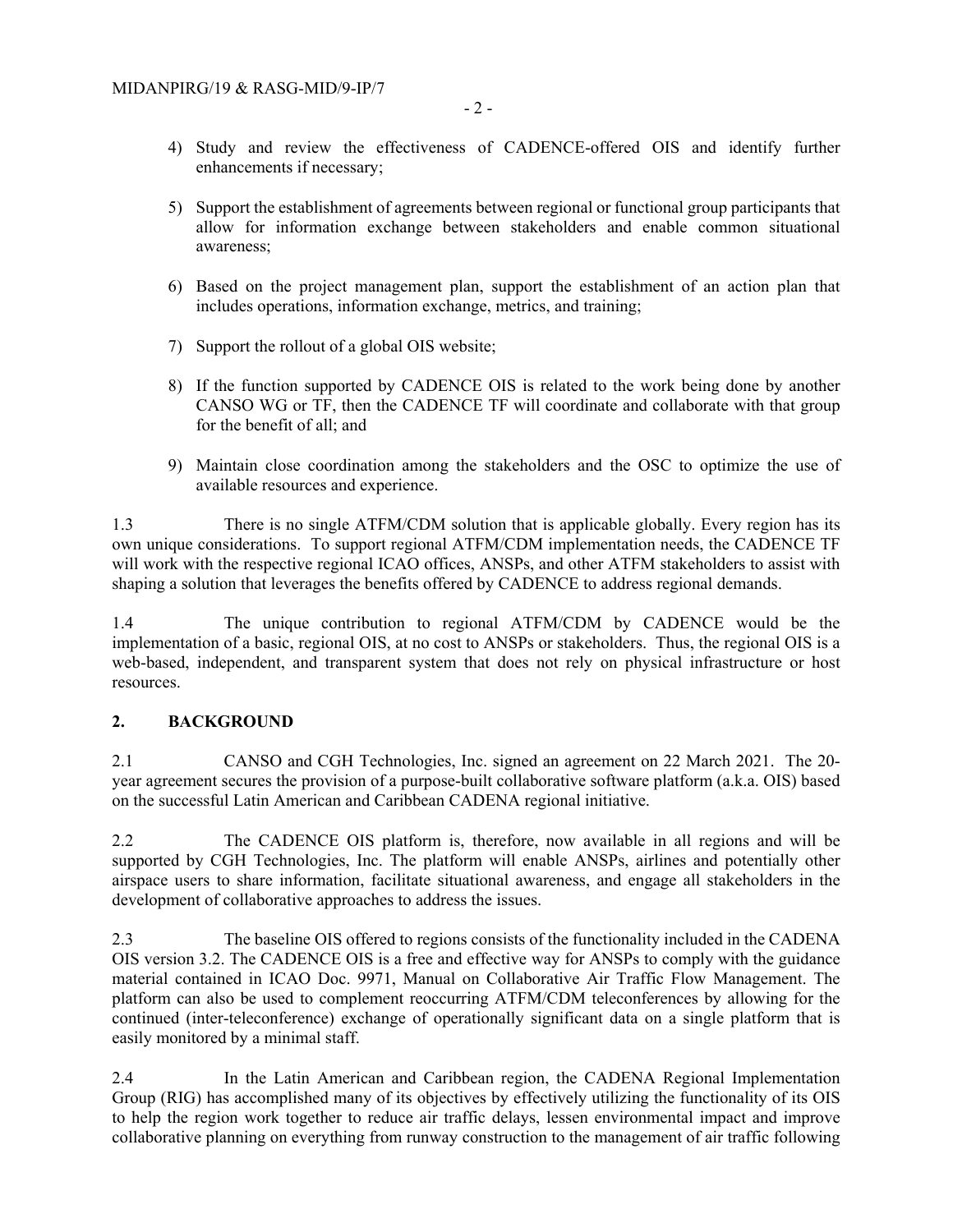natural disasters. The CADENA RIG and its OIS have delivered significant benefits to the Latin America and Caribbean regions. We look forward to working with other regions to deliver these same benefits.

2.5 The CADENCE OIS was previously presented by CANSO in a Working Paper (WP/57) at the ICAO High-Level Conference on Covid (HLCC) in 2021. As a result of WP/57, ICAO (through the HLCC Safety Stream) "encouraged States to continue developing this type of capability with support from ICAO regional offices".

## **3. ICAO MID ATFM REGIONAL IMPLEMENTATION THROUGH INFORMATION EXCHANGE**

3.1 CANSO acknowledges that there are numerous ATFM/CDM technologies available on the commercial market. This section describes a unique opportunity to implement a free multi-nodal cloud based ATFM/CDM system in the MID region that is based on proven success in other areas of the world.

3.2 In the event that regional members determine the CADENCE OISs functionality, transparency and common platform meet the needs of the MID Region, one of the first steps would be to identify the body(ies) responsible to serve as the Regional Implementation Group (RIG). The ICAO MID already has a strong regional ATM sub-group (SG) and ATFM Task Force (TF) with an appropriate structure and state/ANSP participation that could effectively serve this function.

3.3 The MID ATM SG and ATFM TF could therefore determine what operational information would be beneficial to share on the OIS.

3.4 The CADENCE offered, free OIS platform, is capable of sharing a wide variety of operational information. The OIS supported information that can be exchanged includes, but is not limited to:

- 1) Regional Traffic Management Measures
- 2) Active Reroutes and Route database
- 3) Airport Delays (arrival and departure)
- 4) Advisories (Urgent or FYI)
- 5) NOTAMs
- 6) ATFM Daily Plan
- 7) Email Push Notification
- 8) Contingency Forms
- 9) Airport/Airspace Capacity
- 10) Other unique information such as briefing related to commercial space operations or volcanic eruptions and their related impacts

3.5 The CANSO CADENCE TF would help implement the MID regional OIS including ANSP and airline training to use the OIS effectively.

### **4. ADDITIONAL INFORMATION**

4.1 The public view of the existing CADENA OIS is accessible via https://www.cadenaois.org.

4.2 Please direct any technical questions about the CADENCE OIS to the CANSO CADENCE TF Co-Chairs, Joe Hof (jhof@cghtech.com) and Midori Tanino (midori.tanino@faa.gov).